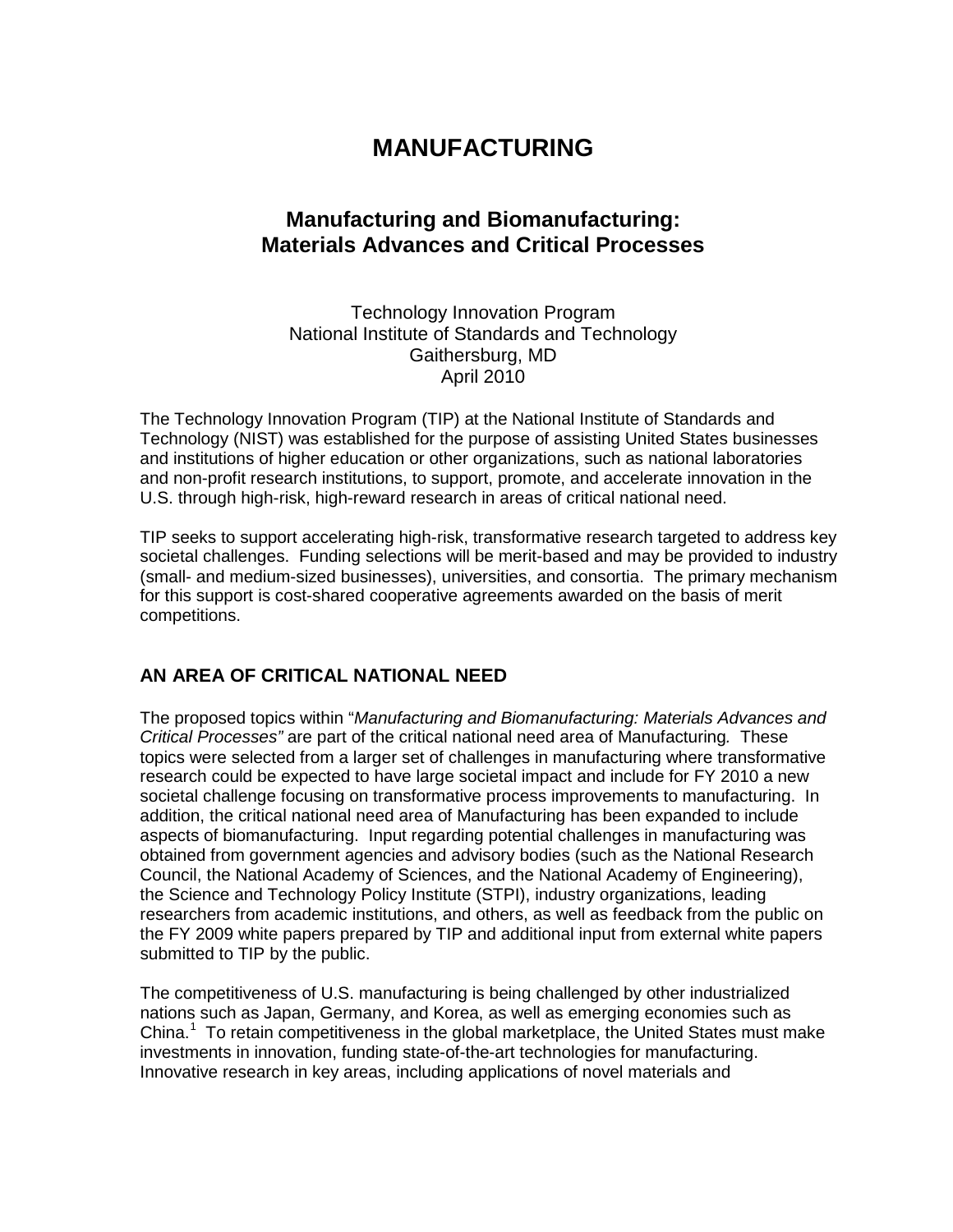transformational changes in process engineering, is clearly required in order for U.S. manufacturers to retain global economic leadership.

High-risk, high-reward research is necessary to achieve these innovations. However, company fiduciary responsibilities often limit the levels of risk in research that companies can undertake on their own, with acceptable risk levels varying by different manufacturing sectors. As a result, there is a growing awareness of a critical need to support manufacturing. TIP can be helpful by partnering with the small- and medium-sized businesses, institutions of higher learning, and others, providing cost-shared funding to make important investments that increase America's competitiveness through investments that the private sector does not reasonably have available to meet the need in a timely way.

The mission of TIP is to help facilitate high-risk, high-reward research that addresses the nation's areas of critical national need. In the manufacturing sector, there are three areas of research where support is vitally needed but is currently not reasonably available:

- 1) *Process scale-up, integration, and design for materials advances*
- 2) *Predictive modeling for materials advances and materials processing*
- *3) Critical process advances related to the manufacturability of materials and the manufacture of both new and existing products*

Manufacturing innovations resulting from high-risk, high-reward research and development have the potential to:

#### *Create significant improvements in new and existing products and in their manufacture by accelerating the utilization of materials advances and overcoming critical manufacturing process bottlenecks to improve the competitiveness of U.S. manufacturers in the global marketplace.*

This white paper, *Manufacturing and Biomanufacturing: Materials Advances and Critical Processes,* examines selected challenges within the critical national need area of Manufacturing*.* These topics were selected from a larger set of challenges in manufacturing in which high-risk, high-reward research could be expected to have large societal impacts and benefits to the nation.

In addition to the two societal challenges addressed in the TIP FY 2009 competition *Accelerating the Incorporation of Materials Advances into Manufacturing Processes,* the present paper also clarifies the need to address a third societal challenge for critical process advances in manufacturing and biomanufacturing.

Materials performance is often a critical consideration and controlling factor in the innovation process. $2$  High strength alloys are used to build stronger, lighter and safer vehicles; superalloys are used to make higher efficiency gas turbines; composites make larger, more efficient wind turbine blades and provide improved performance in aerospace applications; and nanomaterials are finding their way into better performing batteries, energy storage devices, electronic inks, high voltage transmission lines, and health care related applications (e.g. imaging and therapeutics). Ceramics have new uses in improving electronic and photonic devices, $3$  and glasses have many next-generation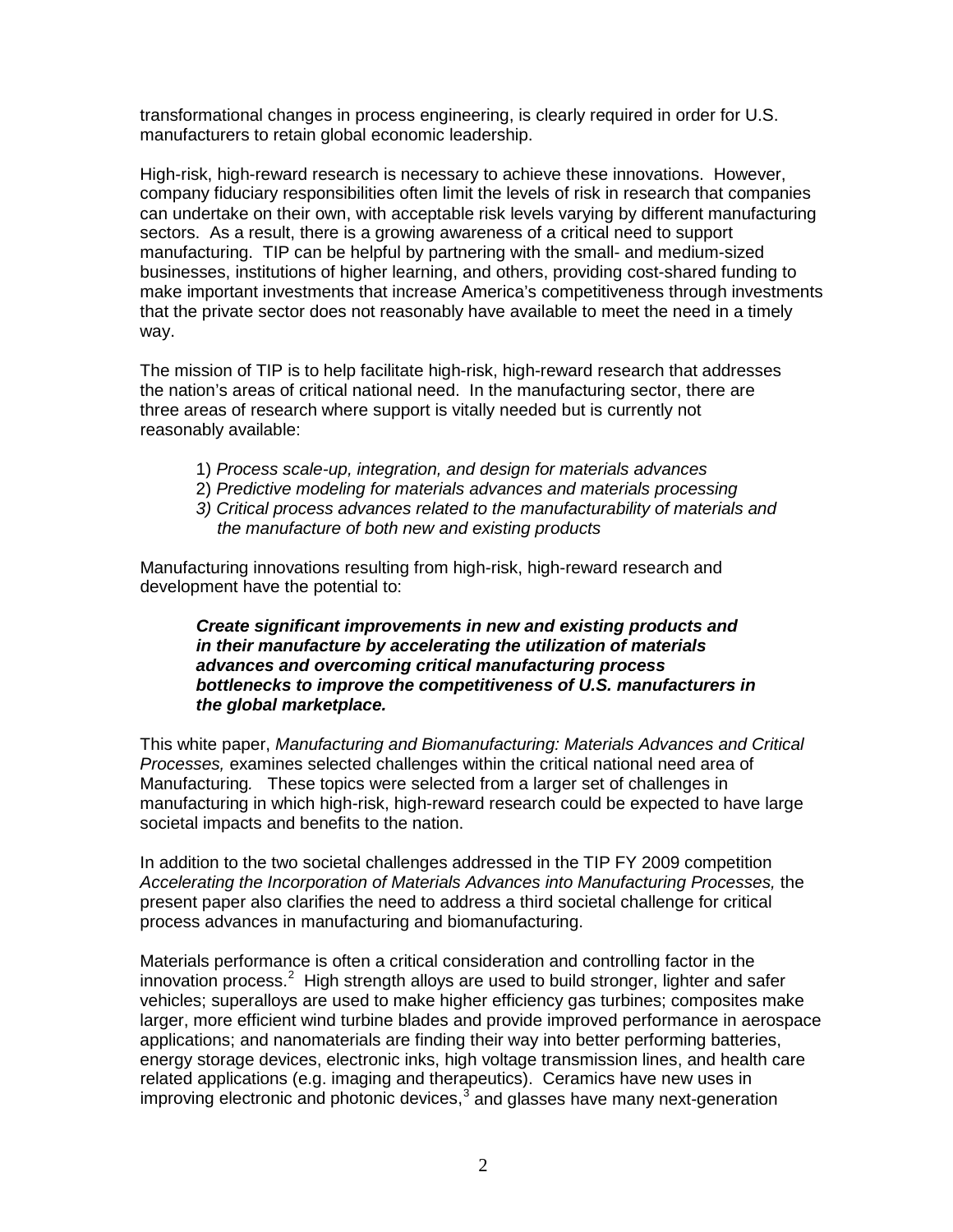applications such as wireless communication, displays, optical telecommunication, integrated circuits, and ion exchange membranes for fuel cells. $4$ 

Overcoming scale-up issues of moving novel materials advances from the laboratory into manufacturing through "faster, better, cheaper" methods is just one way to help manufacturers be more successful and competitive. Critical processes are generally manufacturing processes that have the greatest impact on one or more of the following characteristics: product quality, product yields from raw materials, scrap rates, efficiency of raw material consumption, and/or other measures of efficiency. Many critical manufacturing processes are not flexible enough to easily incorporate novel material advances into new products and many critical processes limit the nation's capacity to supply existing strategically-important products. Finding technical solutions to these challenges in manufacturing can give the comparative advantages necessary for retaining manufacturing in the United States.

### **MAGNITUDE OF THE PROBLEM**

Manufacturing has a rich history and has long been a significant part of the American economy. The United States is the world's leading producer of manufactured goods. Standing alone, the manufacturing sector in 2002 represented the fifth-largest economy in the world  $-$ -- larger than China's economy as a whole.<sup>[5](#page-13-4)</sup> In 2008, the manufacturing sector represented 11.7 percent of the total GDP (\$1,[6](#page-13-5)37 billion out of \$14,264 billion total)<sup>6</sup> and supported 13.4 million jobs, or about 9.8 percent of total U.S. employment. Manufacturing provides and depends on innovation, accounting for more than 90 percent of all U.S. patents registered annually.<sup>[7](#page-13-6)</sup> Transformative research often achieves broad national impact only through incorporation into manufactured products. The manufacturing sector must continue to implement technology advances to assure preservation and future competitiveness of this element of our economy.

Manufacturing's leverage on the rest of the economy tops all other sectors, generating an additional \$1.43 in economic activity in the rest of the economy for each \$1 in merchandise sales.<sup>[8](#page-13-7)</sup> The manufacturing sector is the primary source of U.S. trade revenues, accounting for almost two-thirds of the Nation's exports. It is widely acknowledged that R&D is the fundamental basis of innovation, but the fact that the manufacturing sector drives the majority of U.S. R&D efforts is often overlooked. The manufacturing sector accounts for more than 70 percent of U.S. industrial R&D, with more and more of the research effort and production coming from the high-technology portion of the manufacturing sector, which has tripled its output over the past 25 years. $9$ 

The ability of companies to introduce rapid product innovations is foundational for U.S. manufacturing to maintain or increase market share, competitiveness, and to create and retain highly skilled, well-paying jobs. Companies also need a greater degree of manufacturing agility to take advantage of the unprecedented long-term manufacturing opportunities being created by new approaches to energy, the environment, health care, and transportation. Domestic manufacturers' overall productivity and agility are essential to national defense and homeland security, ensuring the availability of high-performance and high-quality products and systems in a timely and cost-effective manner.

One technological need of manufacturing that cuts across many of the proposed solutions to today's challenges involves materials advances and how to more effectively get these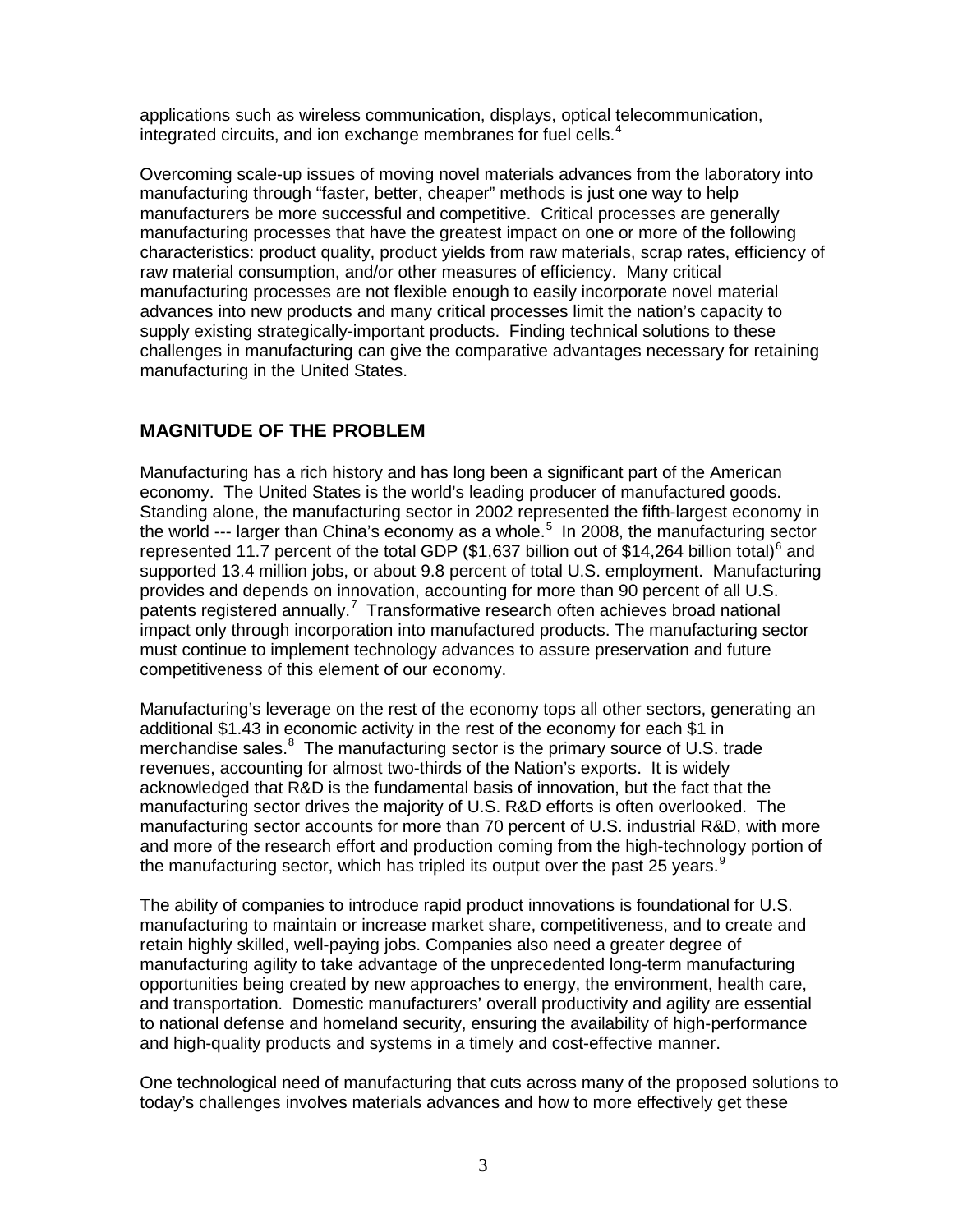materials into new products. For example, there are applications using nanomaterials to make high voltage transmission wires that behave like room temperature superconductors; new composites to produce larger, more efficient wind turbine blades; and new alloys to reduce vehicle weight. The increasing need for these ultra-high performance materials in production quantities at competitive costs spans many industries: aerospace, automotive, energy, mining and construction, electronics, defense, and even consumer goods. These materials challenges have been identified in various industrial road maps as well as white papers submitted to TIP. A non-exhaustive list of challenges and opportunities for material advances by broad material type includes the following:

- **Nanomaterials**<sup>[10](#page-13-9), [11](#page-13-10), [12](#page-13-11), [13](#page-13-12), [14](#page-13-13), [15](#page-13-14), [16](#page-13-15), [17,](#page-13-16) [18,](#page-13-17) [19,](#page-13-18) [20,](#page-13-19) [21,](#page-13-20) [22,](#page-13-21) [23](#page-13-22), [24](#page-13-23)</sup>
	- Cost of manufacturing carbon nanotubes is a barrier to widespread use in products
	- Control and measurement of feature size could lead to enhanced materials properties and device functions not currently foreseen (or even considered feasible)
	- Robust and reliable production methods with correct control and measurement at the atomic scale are needed for consistent features
	- Development of new instrumentation and measurements for real-time process control and measurement are needed
	- –Byproducts, wastes, and impurities associated with manufacturing hinder acceptance and adoption in commercial applications
	- –Scalable, cost-effective manufacturing of newly-discovered materials is needed
- Composite materials<sup>[25](#page-13-24), [26,](#page-13-25) [27,](#page-13-26) [28,](#page-13-27) [29,](#page-13-28) [30,](#page-13-29) [31,](#page-14-0) [32](#page-14-1)</sup>
	- Aerospace industry's emphasis on fuel efficiency favors use of polymer-matrix composites instead of aluminum
	- Automotive industry recognizes advantages of weight reduction, parts consolidation, and increased cost-effective design options for polymer-matrix composites
	- Energy sector's growing use of wind energy has led to increased demand for polymer-matrix composite turbine blades
	- Better processes and tools needed to recognize special properties such as the anisotropic nature of these materials (strength and stiffness greatest in direction parallel to axis of the embedded reinforcements)
	- Need to overcome cost barriers to use such as expensive starting materials, timeconsuming fabrication processes, autoclaves, and expensive tooling
	- Multiple industries require accommodation of production of large, structurally complex parts
	- Use of multiple composites fused in a single component, required by emerging applications
	- Increased application of recyclable composites and use of bio-based materials for improved sustainability and carbon footprint reduction
- Alloys (Super, specialty, aluminum, magnesium, titanium, smart materials)<sup>[33,](#page-14-2) [34,](#page-14-3) [35](#page-14-4)</sup>
	- Performance advantages from novel metallic alloys could displace other materials in a variety of structural applications (i.e., defense, transportation, energy, electronics and process industries)
	- Major barriers to widespread use of smart (alloy) materials include the need for low-cost, robust and reliable production processes, and improved design tools to enable non-experts to use the materials with confidence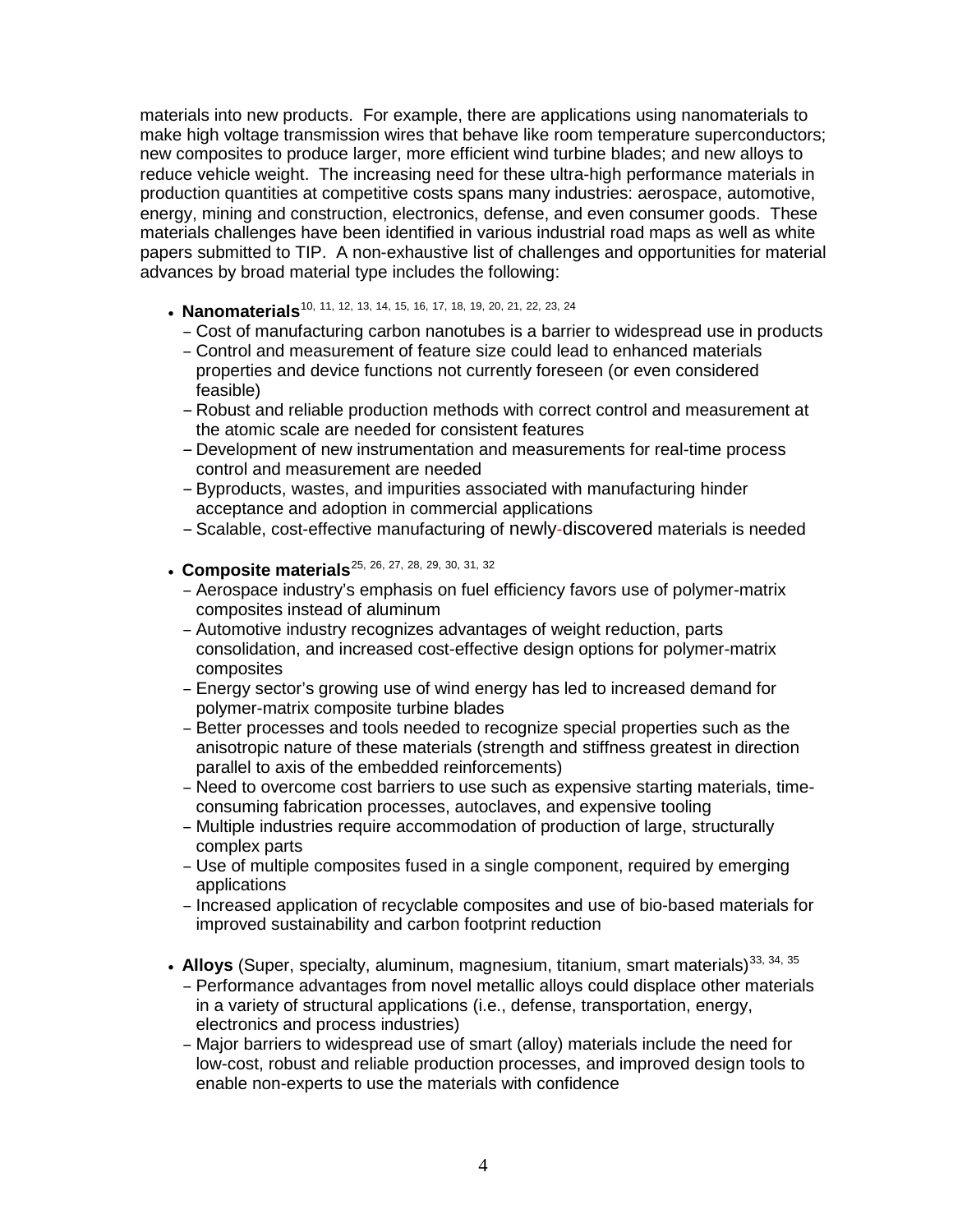- Smart (alloy) materials hold promise of combining sensor capabilities in coatings for a wide variety of applications
- **Glasses**<sup>[36](#page-14-5), [37,](#page-14-6) [38,](#page-14-7) [39](#page-14-8)</sup>
	- Controlling heat, light and glare via structural and processing enhancements for architectural, automotive, aerospace, and marine applications
	- Environmentally-benign processing for high-performance glass substrates
	- Tailoring of glass composition and processing techniques for improved energy efficiency and greenhouse gas emission reductions, development of bioactive glass scaffold for improving bone generation
- **Ceramics**<sup>[40,](#page-14-9) [41,](#page-14-10) [42,](#page-14-11) [43](#page-14-12)</sup>
	- Removal of barriers to widespread use of sodium zirconium phosphate (NZP) ceramics for an array of applications, including environmental and biomedical applications
	- Improved bone engineering with zirconia-based macroporous ceramics as 3-D scaffolds and biodegradable ceramics such as tricalcium phosphate and hydroxyapatite
	- Use of ceramics and glass-ceramics as machine components
	- Pushing optical and electromagnetic metamaterials towards shorter wavelengths for broader and more advanced applications
	- Increasing output power and efficiency of piezoelectric ceramic devices for energy scavenging

For the remainder of this paper, we will define "*materials advances*" as:

*Materials that have been developed to the point that unique functionalities have been identified and these materials now need to be made available in quantities large enough for innovators and manufacturers to test and validate in order to develop new products.*

The unique functionality that these materials represent will require new levels of understanding in the sciences of materials processing and process control. Nanomaterials, for example, will require manipulation and measurement at the atomic level. In alloys, the measurements and control would be at the microscale (and eventually at the nanoscale) with an emphasis on anisotropic features of the micro (nano) structure. With composites, ceramics, and glasses, measurements and control would be at the mesoscale and would take advantage of the anisotropic layering of the process. Control of one material or phase within another will also be an important consideration.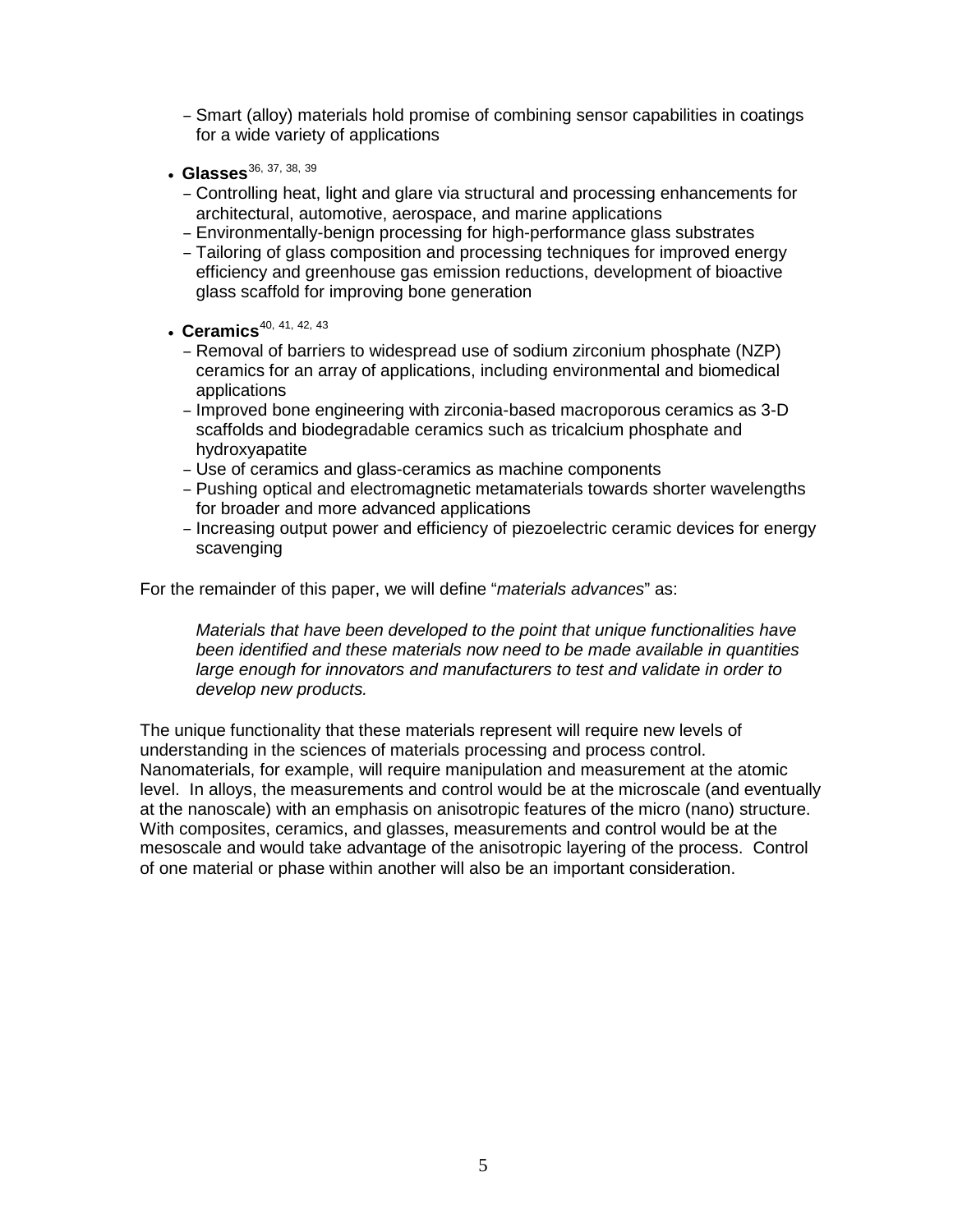For the remainder of this paper we will define a "*critical process*" as:

*A process that has a significant impact on capacity, output, quality, variability, efficiencies, performance, flexibility, etc., as well as a manufacturer's competitiveness and success.* 

Process improvements made through high-risk, high-reward research and development, rather than simple engineering improvements or redesign, could lead to significant and quantifiable improvements in process output measures. As an example from last year's news headlines, consider the vaccine production response to the H1N1 flu outbreak. Experts were able to decode the virus to prepare a vaccine in record time, but encountered problems supplying the large volumes of vaccine needed in a timely fashion. Vaccines are grown in chicken eggs in a process that dates back to World War II. Each egg is in effect its own factory with product variability and purity issues. Development of new processes for production of recombinant vaccines as well as processes for real time monitoring and analysis could address these problems and would not only help to respond rapidly to new virus outbreaks, but could also reduce the cost of clinical trials through better scale-up methodologies. Addressing these challenges and needs could also impact other industries such as chemicals, biofuels, etc.

Biomanufacturers are not the only ones with critical process issues that affect the quality of their products. TIP has received white papers and reviewed process challenges identified in various industrial road maps and published reports from a broad range of manufacturing sectors. A non-exclusive list of examples would include: [44,](#page-14-13) [45,](#page-14-14) [46](#page-14-15), [47](#page-14-16), [48](#page-14-17), [49](#page-14-18), [50](#page-14-19), [51](#page-14-20), [52](#page-14-21), [53](#page-14-22), [54](#page-14-23), [55](#page-14-24), [56](#page-14-25), [57](#page-14-26), [58](#page-14-27), [59](#page-14-28)

- The ability to deploy or repair energy systems is being controlled in part by overseas companies because the U.S. has limited capabilities to make large parts such as wind turbine bearings, turbine blades, and megawatt stator windings, or to forge large gas turbine hubs
- The challenge of making the "first part right" for limited production runs or rapid prototyping impacts competitiveness and profitability --- new approaches to additive or subtractive/cutting processes are needed
- Greater control over process variability, consistency and contamination levels impacts product quality in many industries; in the case of biomanufacturing for example, process improvements for continuous aseptic manufacturing of protein biopharmaceuticals would enhance the safety, consistency and quality and availability for their use as therapeutics or *in vivo* diagnostics
- Greater process control could also be achieved through improved and/or new approaches to rapid on-line real-time monitoring and analytical techniques for biopharmaceuticals, engineered tissues, and other products
- Novel ideas for process optimization, scale-up, and product analysis based on approaches using technologies such as microchannels, microreactors, and microbioreactors

## **MAPPING TO NATIONAL OBJECTIVES**

There is a long history of recognizing the need for government investment in manufacturing and materials advances as national priorities. The current Administration has called for investments in *compelling advanced manufacturing strategies*<sup>[60](#page-14-29)</sup> and for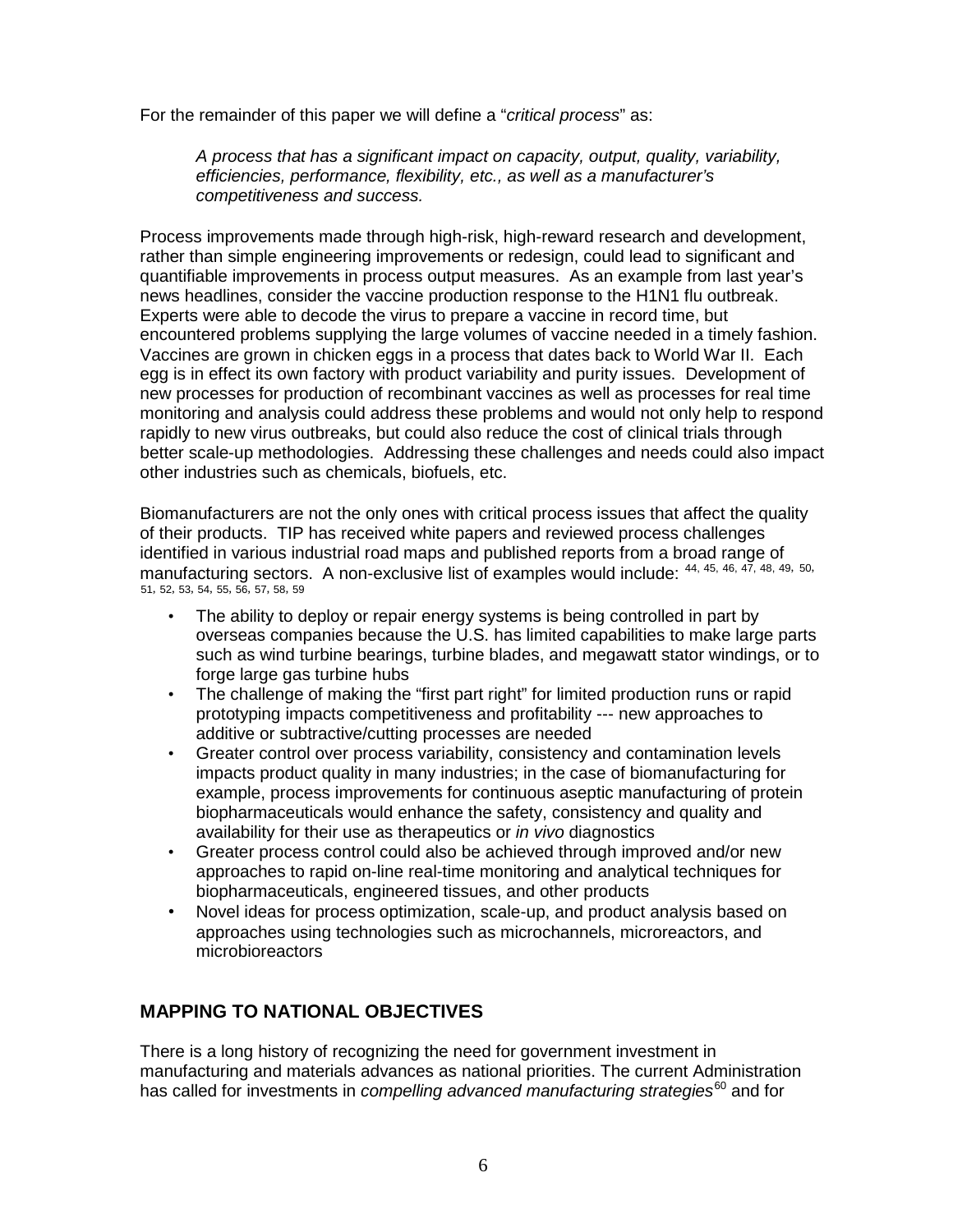support of small- and medium-size manufacturers to *produce innovative new technologies*. [61](#page-15-0)

There are several components to these investments enumerated in the *Framework for Revitalizing American Manufacturing*. One of these components is to "invest in the creation of new technologies and business practices. Our efforts in this area should focus on advanced research without immediate commercial application, where private actors are likely to under-invest." To accomplish this, the Administration proposes to "spur innovation in manufacturing by increasing the Technology Innovation Program (TIP)… awards in [the manufacturing] area [which] have the potential to spur new and much-needed capabilities in the manufacturing sector – whether in production techniques, material sciences or cutting edge design options."[62](#page-15-1)

In *Rising above the Gathering Storm,[63](#page-15-2)* the National Academies identified developments in metal alloys and composite materials for aerospace applications; and high performance materials such as super alloys, steel and aluminum alloys, titanium, superconductors, and others as being of critical importance to the economic future of the nation.

The critical need for improved or novel processes for biopharmaceutical manufacturing was highlighted by the Food and Drug Administration (FDA) in its 2004 document *Challenges and Opportunities on the Critical Path to New Medical Products,*[64](#page-15-3) which provided the FDA's analysis of the pipeline problem relating to the recent slowdown in innovative safe and effective medical therapies reaching patients. This analysis indicated that a better biomanufacturing tool kit is needed to provide the infrastructure necessary for translating laboratory prototypes into commercial products. Specifically, novel process analytical technologies are needed for cost-effective scale-ups of biopharmaceuticals. Moreover the 2004 FDA guidance document on Process Analytical Technology recommended designing a process measurement system to allow real-time or near time (e.g. in-line or on-line) monitoring of all critical attributes for a real time product release based on acceptable quality of the in process or final product based on in process data. [65](#page-15-4)

Numerous other organizations have also developed technology roadmaps for material advances and their processing. Groups as diverse as the National Science and Technology Council (NSTC),<sup>[66](#page-15-5), [67](#page-15-6)</sup> the Department of Energy's Industrial Technologies Program,  $^{68, 69}$  $^{68, 69}$  $^{68, 69}$  $^{68, 69}$  $^{68, 69}$  and the aluminum<sup>[70](#page-15-9)</sup> and steel<sup>[71](#page-15-10), [72](#page-15-11)</sup> associations have acknowledged these technical areas of need. These roadmaps, from a wide range of public and private sources, demonstrate the fundamental need for widely available, affordable new materials to meet a broad range of challenges. Other countries have developed similar roadmaps and corresponding research efforts in these areas, suggesting the U.S. leadership role in materials advances and manufacturability may be at risk.

#### *NIST Laboratory Activities*

The mission of the Department of Commerce (DOC) is to advance economic growth and jobs and opportunities for the American people. It has cross-cutting responsibilities in the areas of trade, technology, entrepreneurship, economic development, environmental stewardship, and statistical research and analysis. NIST, an agency within DOC, is charged with promoting U.S. innovation and industrial competitiveness by advancing measurement science, standards, and technology in ways that enhance economic security and improve our quality of life. In support of this mission, NIST research and development supports materials advances and development of critical processes.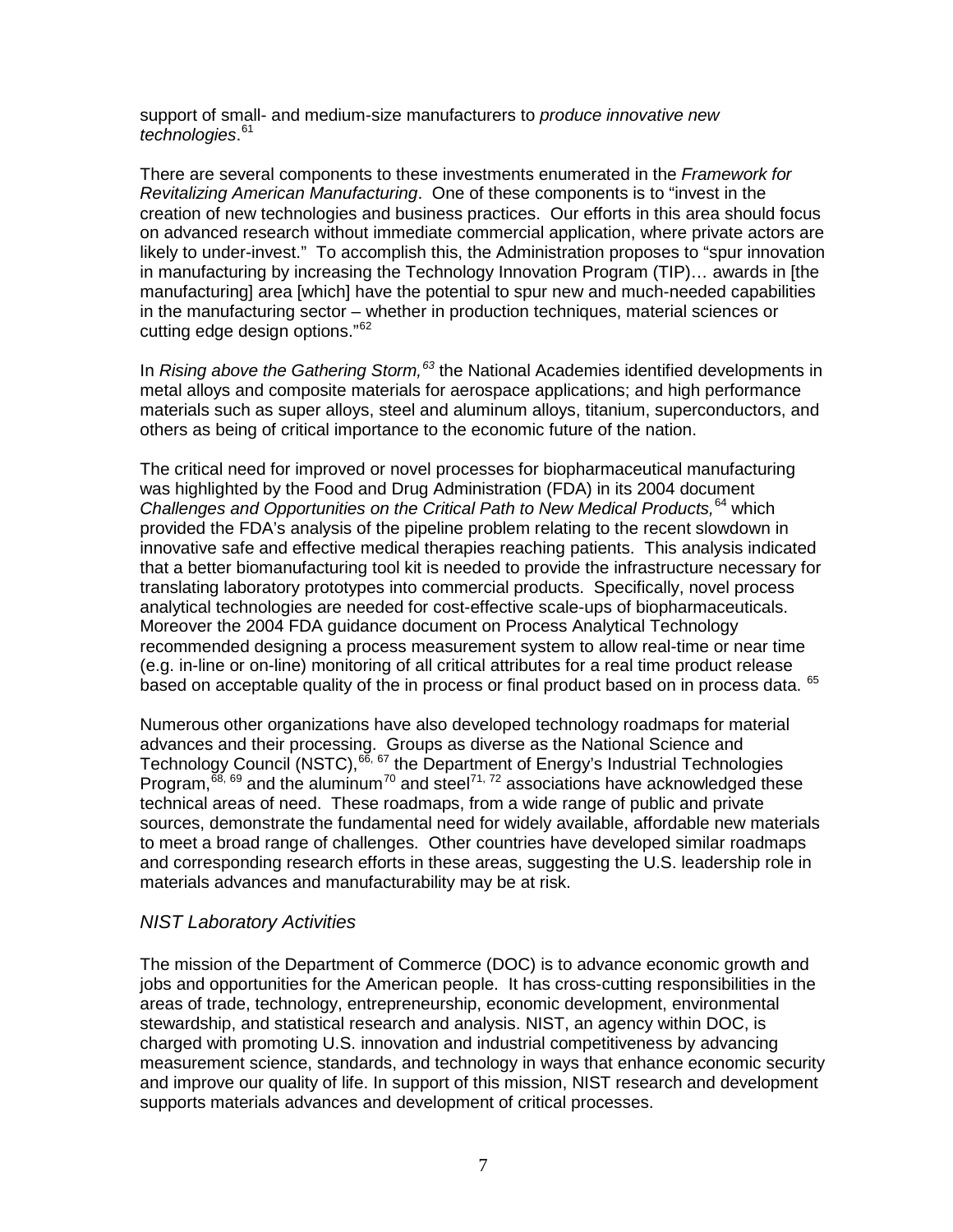In NIST's three-year programmatic plan, the discussion of an R&D Investment Framework cites materials advances as one research area for consideration because it is among the most strategic. The plan also emphasizes the development of measurements and standards to support characterization and manufacturing of products such as protein-based biological drugs,<sup>[73](#page-15-12)</sup> and new materials.

NIST's *Assessment of the U.S. Measurement System[74](#page-15-13)* includes some of the following relevant topics in the materials sector/technology area as well as manufacturing processes for chemicals and biochemicals:

- The absence of measurement instruments and methods capable of accurately characterizing the composition and the behavior of complex materials systems and **structures**
- The anticipated need to evaluate the performance and reliability of new materials successively at the production and market stages of their development. The timely delivery of measurement solutions in the materials sector/technology area is increasingly challenged by the growing complexity of materials systems and structures and their interfaces
- New sensor technologies for in-line, real time, and continuous monitoring of process variables in chemically aggressive environments are needed to overcome technical barriers to manufacturing process innovation
- Industries face common measurement problems that impede innovations related to processes needed to improve production efficiency, in terms of cost, time, and energy
- Advances in process-control capabilities are needed that include innovations in process simulation for both existing and new chemical processes and in-line sensing of process conditions and parameters
- Shifting raw material sources to biological sources (e.g. manufacturing of nanomaterials or nano composites using microbial production systems)
- Need for accurate in line and real time measurements of physical attributes of manufactured parts and assemblies, relevant to a spectrum of applications (e.g. real time monitoring and analysis of biopharmaceuticals during manufacturing process)
- Self assembly of soft nanomaterials for bone and tissue replacement (e.g. development of nanocomposites, one of the advanced materials categories, for bio related applications)

NIST's involvement in the materials and process areas shows the importance of accelerating utilization of materials advances with novel properties as well as critical process improvements in manufacturing.

## **MEETING A TIMELY NEED NOT MET BY OTHERS**

Many sectors of the manufacturing community have not fared well for some time under the current economic climate, and there are fewer resources available to develop new highrisk, high-reward technologies. The National Science Foundation (NSF) and other agencies generally fund basic scientific research. No single Federal agency has a lead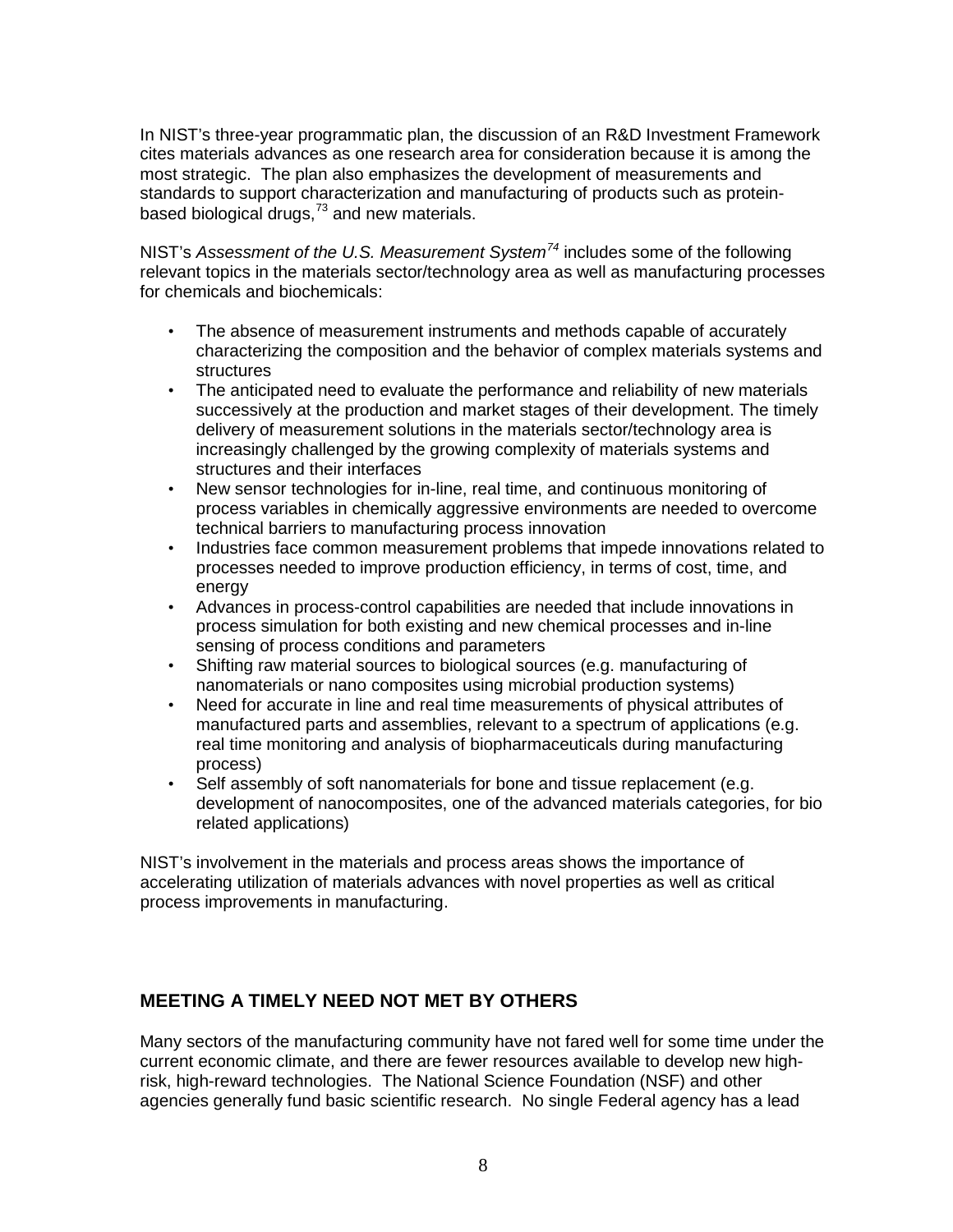responsibility to support research in manufacturing. An analysis of the funding gaps shows there is a need to fund research that examines issues such as:

- New processes for materials scale-up from small scale laboratory quantities ("bench top" efforts) while assuring composition and functionality
- New processes that rapidly incorporate the functionality of new material developments into new products that exhibit revolutionary performance
- Critical process developments to allow faster, less energy-intensive, less toxic processing of raw materials into finished products
- New measurement and analytical processes that enable rapid, on-line monitoring, analysis, and active feedback for real-time control of biopharmaceutical production
- New predictive modeling capabilities to characterize the behavior of a new material's functionality and the effect of materials processing on material properties, and application of such knowledge in manufacturing processes and final product design
- Novel microreactor and microbioreactor arrays for process and bioprocess development and optimization.

TIP, in supporting the topic *Manufacturing and Biomanufacturing: Materials Advances and Critical Processes,* addresses a timely need that is not currently being met by others within the critical national need area of manufacturing.

## **SOCIETAL CHALLENGES**

Manufacturing has a variety of challenges that need to be addressed. There are challenges associated with agile<sup>[75](#page-15-14)</sup> or intelligent<sup>[76](#page-15-15)</sup> manufacturing, sustainable manufacturing processes, specific manufacturing processes,<sup>[77,](#page-15-16)[78](#page-15-17)</sup> and a host of others. 2) *Predictive modeling for materials advances and materials processing; and 3) Critical process advances*. Analysis of current funding needs and consideration of an investment strategy that could benefit the broadest range of manufacturers suggests that there are three important challenges: 1) *Process scale-up, integration, and design for materials advances*;

#### **1. Process scale-up, integration, and design for materials advances.**

New materials typically are developed in a laboratory setting, and then samples are given to end-users for alpha and beta testing. During this testing phase, it can take considerable time and experimentation to understand how the materials can be incorporated into a new product in a way that maintains and utilizes its unique functionality. Scaling-up from laboratory quantities to larger volumes, validating properties, and then incorporating the materials into product manufacturing lines is often non-linear and does not follow straightforward scaling laws, due to the unique functionality that has been obtained from the materials advances.

- **2. Predictive modeling for materials advances and materials processing.** Predictive modeling capabilities are key to developing new processes, scaling-up these processes, and understanding how to utilize a materials advance's unique functionality. Modeling capabilities are needed principally to:
	- a. Analyze and understand why a newly discovered material does what it does and then extrapolate its behavior to new conditions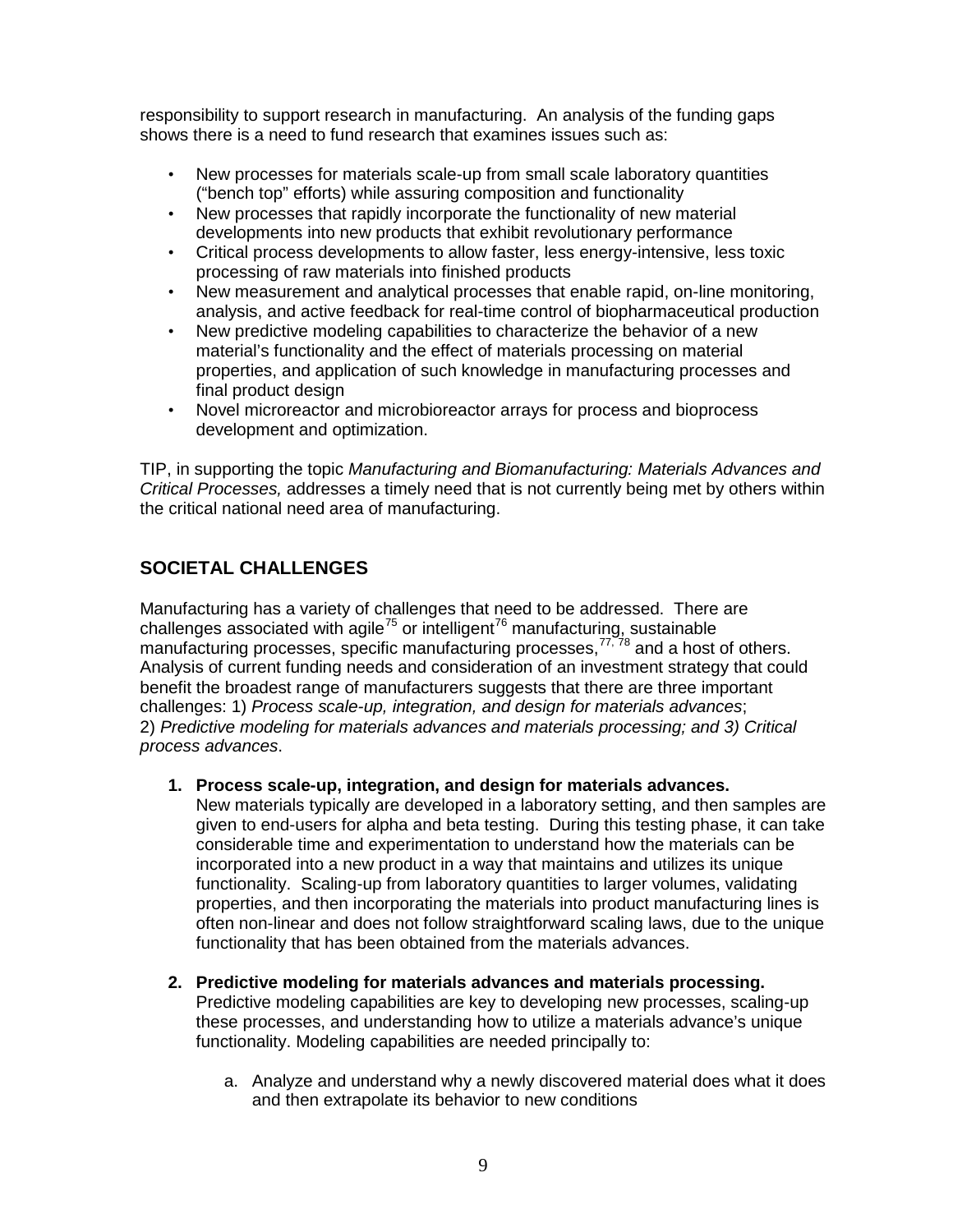b. Incorporate this knowledge more efficiently into process design tools so new products can be made while maintaining the unique functionality of the materials as predicted

#### **3. Critical process advances.**

As the availability of new materials increases and the modeling of their behavior becomes more refined, there is a complementary need to improve processing or manufacturing methods. High-risk, high-reward approaches are needed to exploit the properties of the materials advances into new and more advanced products as well as support the processing of existing materials in new and different ways, resolving key bottlenecks or critical problems such as energy consumption, processing time, scrap rates, quality, and throughput. Current methods of manufacturing often are not rapidly adaptable to making new or different products, and are often not optimized towards making existing products faster, more cheaply, and more sustainably. Improving processes used in the manufacture of new and existing products is an imperative for the continued global competitiveness of U.S. manufacturers. Creation of agile, flexible, and increasingly interoperable systems are necessary enhancements to base manufacturing technologies in order to meet new productivity challenges.

Significant biomanufacturing process improvements are needed to enhance safety, quality, and consistency of biopharmaceuticals while reducing the manufacturing cost. For example, current sensing technologies typically require manual sampling, are not rapid or robust to cleaning agents or processes, and are not sufficiently reliable for embedding in the manufacturing environment as automated technology. Critical process advances are needed, enabling rapid on-line sensing and analytical capabilities. New tools are needed for bioprocess optimization, control and improvement to enable a cost-effective batch or a continuous manufacturing process. Processes that involve integrated sensing and detection capabilities for measuring multiple parameters will be useful. Moreover, purification and separation process advances involving novel membranes and affinity reagents are needed for cost-effective downstream processing in biopharmaceutical manufacturing processes.

Environmental, Health and Safety (EHS) issues are an important consideration for all three challenges. In order to be competitive in a global economy, products and processes should be designed to support good EHS practices. While TIP is not considering a specific challenge in EHS at this time, one would expect a solution for any of the proposed challenges to include key EHS concepts.

#### **RELATIONSHIP BETWEEN SOCIETAL CHALLENGES WITHIN MANUFACTURING**

For the first challenge, *process scale-up, integration, and design for materials advances*, new processes will need to be developed. These processes will increase to commercial scale the quantity and quality of available advanced materials; or help incorporate these advanced materials into new, revolutionary products based on a new material's properties. These scaled-up processes may be next generation or an entirely new process. For example, forging ever-larger parts cannot be solved by building everlarger forges (which becomes prohibitively expensive), but instead by developing new techniques such as partial forging.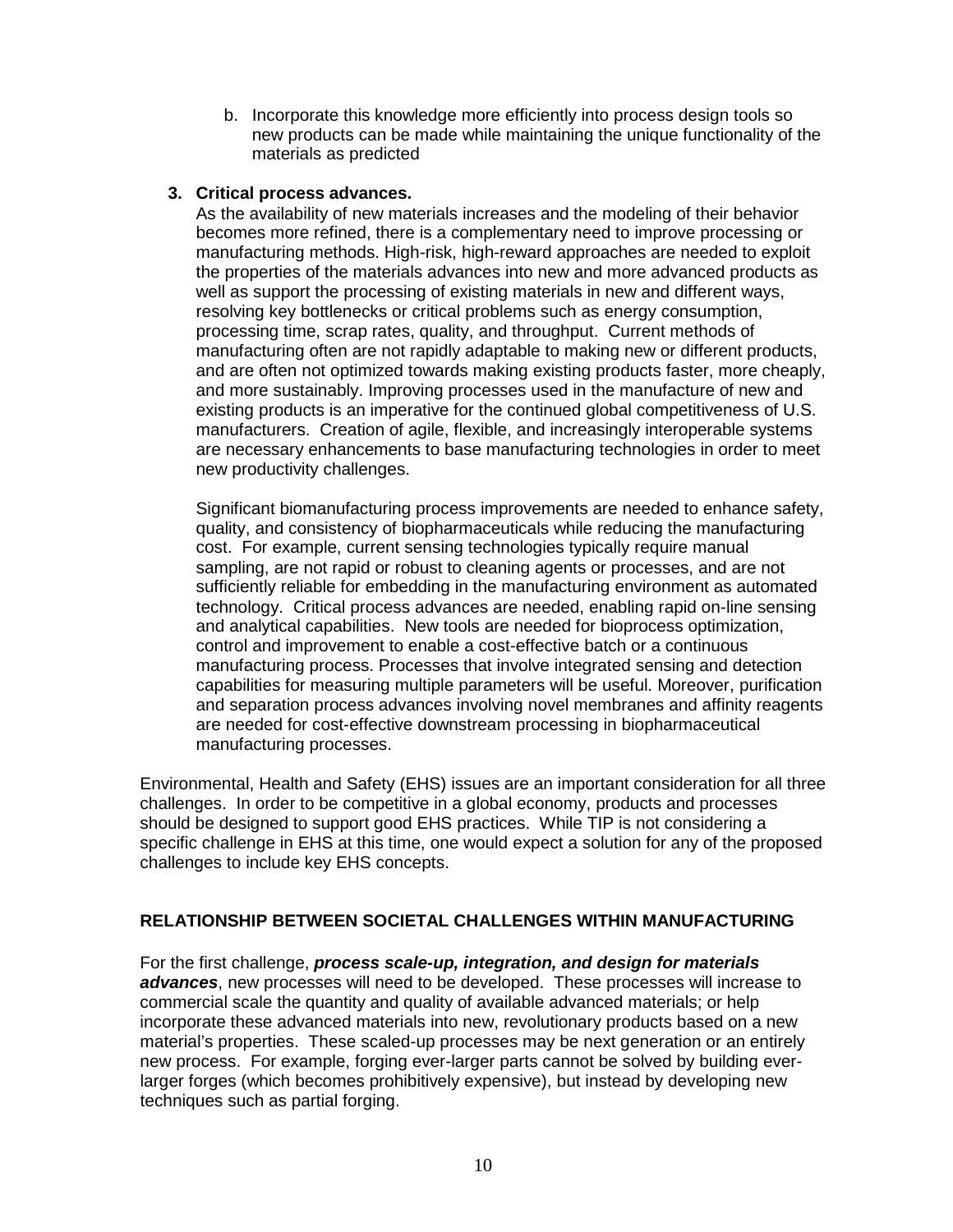New instrumentation and measurement capabilities also will be needed to support these new processes. These instruments will need to measure real-time process parameters such as the properties that provide the unique capabilities of the advanced materials (e.g. composition). In addition, instruments for real-time inspection are needed to ensure and/or verify materials are being correctly incorporated into manufactured products that require the revolutionary functions of these new materials.

For the second challenge, *predictive modeling for materials advances and materials processing*, new tools are needed to enable researchers to use constitutive relations and rules (with validation) concerning the underlying behavior of materials (understanding structure versus function) and the changes to behavior due to manufacturing processes. For example, new tools will need to account for the scale-dependent behavior of advanced materials. This capability will enable a better and quicker understanding of materials' behavior. These efforts will also enable extrapolation of that knowledge beyond the laboratory conditions for which they were developed, and therefore will need new validation and verification capabilities.

The first two proposed challenges for *Manufacturing and Biomanufacturing: Materials Advances and Critical Processes* require research in new technologies. The table below can be used to illustrate possible relationships between key challenges. TIP would expect solutions to the first two challenges to map into one or more cells in Table 1 below. It is possible that the areas below could also impact or involve health care applications and/or biomanufacturing approaches.

| <b>Technological Needs</b>           |                                                                       | <b>Nanomaterials</b> | Superalloys,<br>Alloys &<br><b>Smart</b><br><b>Materials</b> | <b>Composites</b> | <b>Ceramics</b> | <b>Glasses</b> |
|--------------------------------------|-----------------------------------------------------------------------|----------------------|--------------------------------------------------------------|-------------------|-----------------|----------------|
| Processing<br>of Materials           | Scale-up from<br>Laboratory<br><b>Quantities /</b><br><b>Controls</b> |                      |                                                              |                   |                 |                |
|                                      | Incorporate<br>into New Uses<br>/ Maintain<br><b>Functionality</b>    |                      |                                                              |                   |                 |                |
| <b>Predictive</b><br><b>Modeling</b> | Rules /<br>Understand<br><b>Why It Does</b><br><b>What It Does</b>    |                      |                                                              |                   |                 |                |
|                                      | <b>Process</b><br>Modeling /<br><b>Design Tools</b>                   |                      |                                                              |                   |                 |                |

| I | . .<br>ч. |  |  |
|---|-----------|--|--|
|   |           |  |  |

Additionally, critical knowledge is needed as to why certain decisions or assumptions were made, in order to incorporate new modeling capabilities for laboratory results into process design and modeling. Again, new validation and verification methodologies will be essential.

With successful development of these tools, processes, and technologies, the manufacturing communities will have significantly improved capabilities to quickly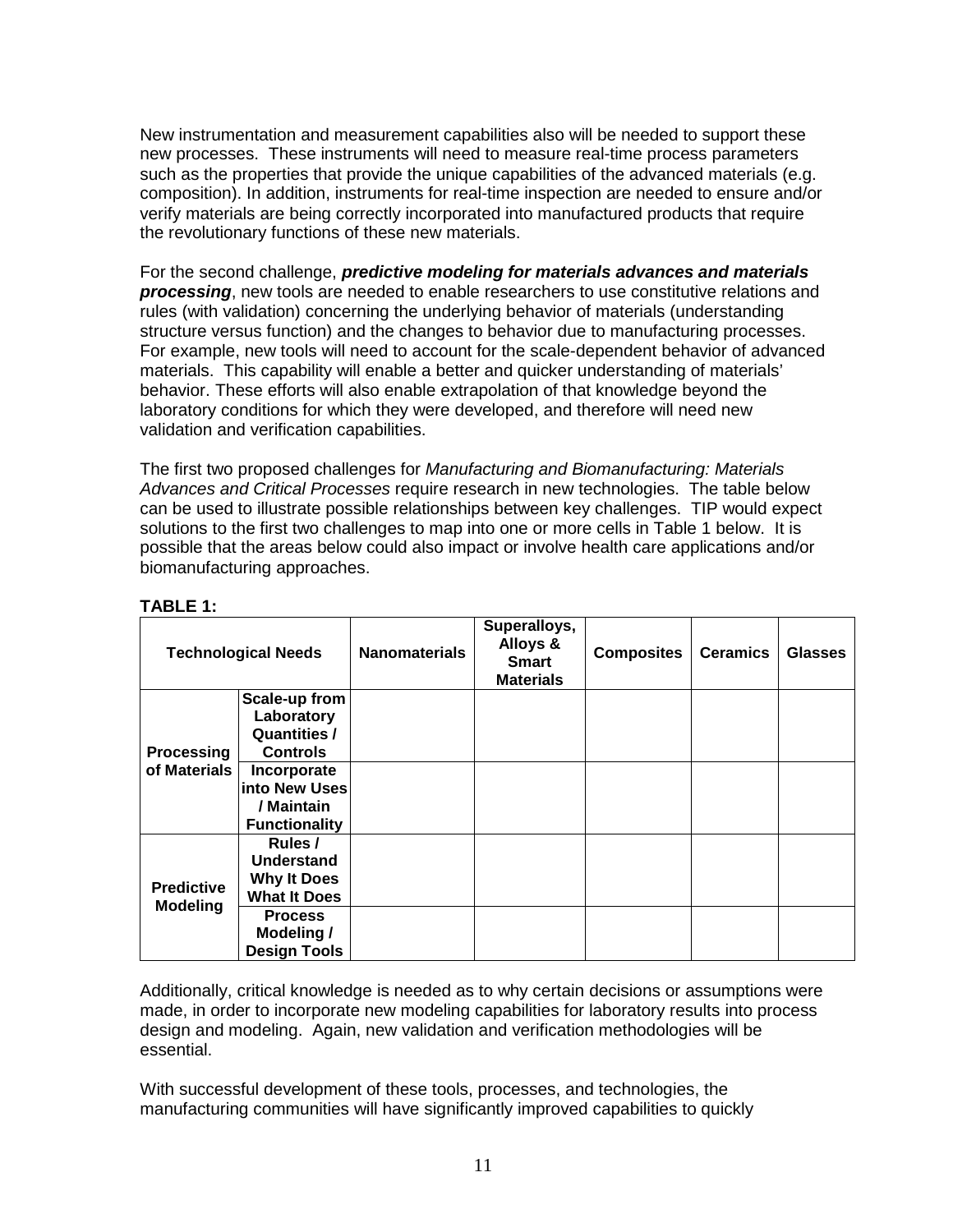incorporate advanced material breakthroughs into revolutionary products based on new material functionality, and thus establish new competitive advantages in a global economy.

The third challenge, *critical process advances,* requires modifications in manufacturing processes that augment and expand current limited capabilities. Applications could include those oriented towards the creation of novel methods to fabricate unique components from complex, difficult-to-machine materials (advanced engineering materials or smart materials), or the design and implementation of real-time, sensor-based, feedback-optimized systems for discrete, continuous or batch manufacturing processes. One discrete manufacturing example could be a process for making customized parts such as medical implants, using techniques such as additive manufacturing, near netshape fabrication, or partial forging. Processes are needed for the manufacture of parts possessing complex geometries from existing and novel materials while preserving the properties of the material. A batch process example would be improved process monitoring and *in situ* analytical tools, enabling a reduction in batch-to-batch variability and an improvement in quality and quantity of biopharmaceuticals or other products produced in a reliable and cost-effective manner.

A table for guidance on categorizing applicable processes and pathways to critical processes advances is given below. TIP would expect solutions to the third societal challenge to map into one or more of the cells in Table 2 below.

#### **TABLE 2:**

| <b>State-Of-The-Art</b><br><b>Approaches to Critical</b> | <b>Process</b> |                 |                   |  |
|----------------------------------------------------------|----------------|-----------------|-------------------|--|
| <b>Manufacturing Process</b><br><b>Advances for:</b>     | <b>Batch</b>   | <b>Discrete</b> | <b>Continuous</b> |  |
| Improving quality                                        |                |                 |                   |  |
| Increasing throughput                                    |                |                 |                   |  |
| Reducing costs                                           |                |                 |                   |  |
| Enhancing sustainability                                 |                |                 |                   |  |
| Enabling new capabilities                                |                |                 |                   |  |
| Improving agility                                        |                |                 |                   |  |
| Other improvements                                       |                |                 |                   |  |

A key characteristic to address for all three societal challenges above is how the outcomes of the research will enable manufacturers to produce materials advances and products faster, better, more cost-effectively, and sustainably, as well as leverage new uses for the materials advances or the intended products. The third societal challenge is not limited to materials processes or classes associated with Table 1 above.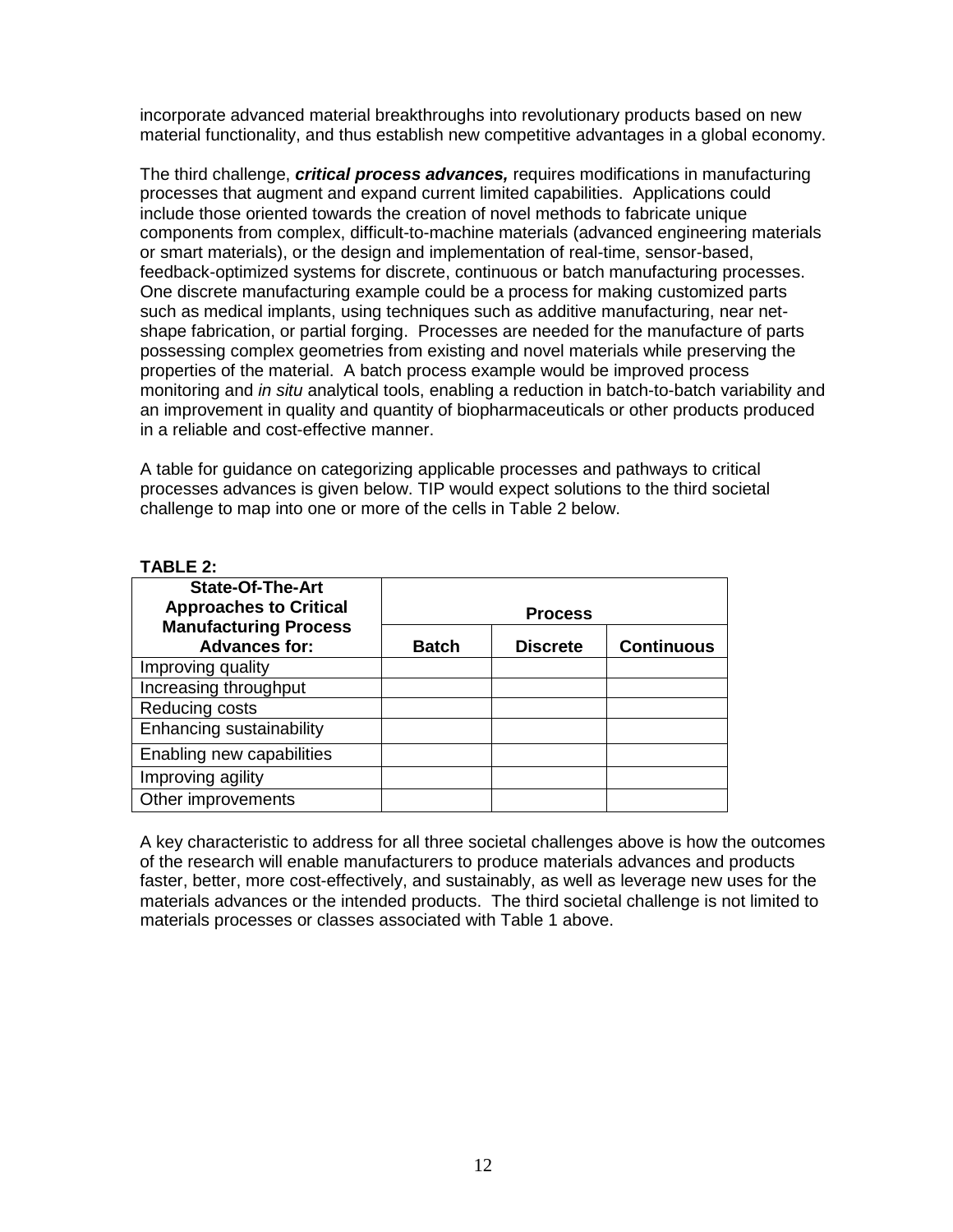## **ANALYSIS OF COMMITMENT**

Potential participants, including small- and medium-sized companies, universities, national laboratories and other organizations, have indicated interest in the challenge areas, and have the capabilities or relevant experience to:

- Develop laboratory-scale processes to make small quantities or test runs of materials
- Develop and validate predictive modeling tools that analyze and help to understand why new materials do what they do
- Develop and validate predictive modeling tools used in process design and development for new uses of advanced materials
- Develop new or modify existing manufacturing processes that incorporate advanced materials into new uses or produce significant benefit for existing uses
- Develop tools for transformational process development, optimization and improvements
- Develop or modify biomanufacturing processes that enable rapid on-line monitoring, feedback, and control of biopharmaceutical production

As further evidence of commitment, TIP has received a number of white papers from the public directly related to the manufacturability of materials and various manufacturing processing operations, as well as numerous comments and feedback on the TIP-produced white papers on these topics.

## **SUMMARY**

Manufacturers are being especially hard hit in the current economic climate. They are having greater difficulty than in the past finding the capital necessary to develop new technological capabilities to enhance their competitiveness. Several gaps in funding have been identified that are not currently being addressed, but if addressed, could provide manufacturers with new and needed abilities for "*Manufacturing and Biomanufacturing: Materials Advances and Critical Processes."* Three societal challenges need to be addressed by high-risk, high-reward research: 1) process scale-up, integration, and design for materials advances; 2) predictive modeling for materials advances and materials processing; and 3) critical process advances. The results of these efforts are expected to inspire revolutionary uses of materials advances based on new material functionality, resulting in new products, with advanced features and improved characteristics, entering the market faster. Advances in critical manufacturing processes will support new and existing industries with significant process improvements, allowing them to use less energy, produce less waste, reduce costs, and reduce time to market while improving or preserving product quality (better, faster, cheaper, leaner, and greener), substantially benefitting the manufacturing and biomanufacturing sectors, as well as U.S. security and competitiveness.

Those seeking further information should consult the Federal Funding Opportunity notice.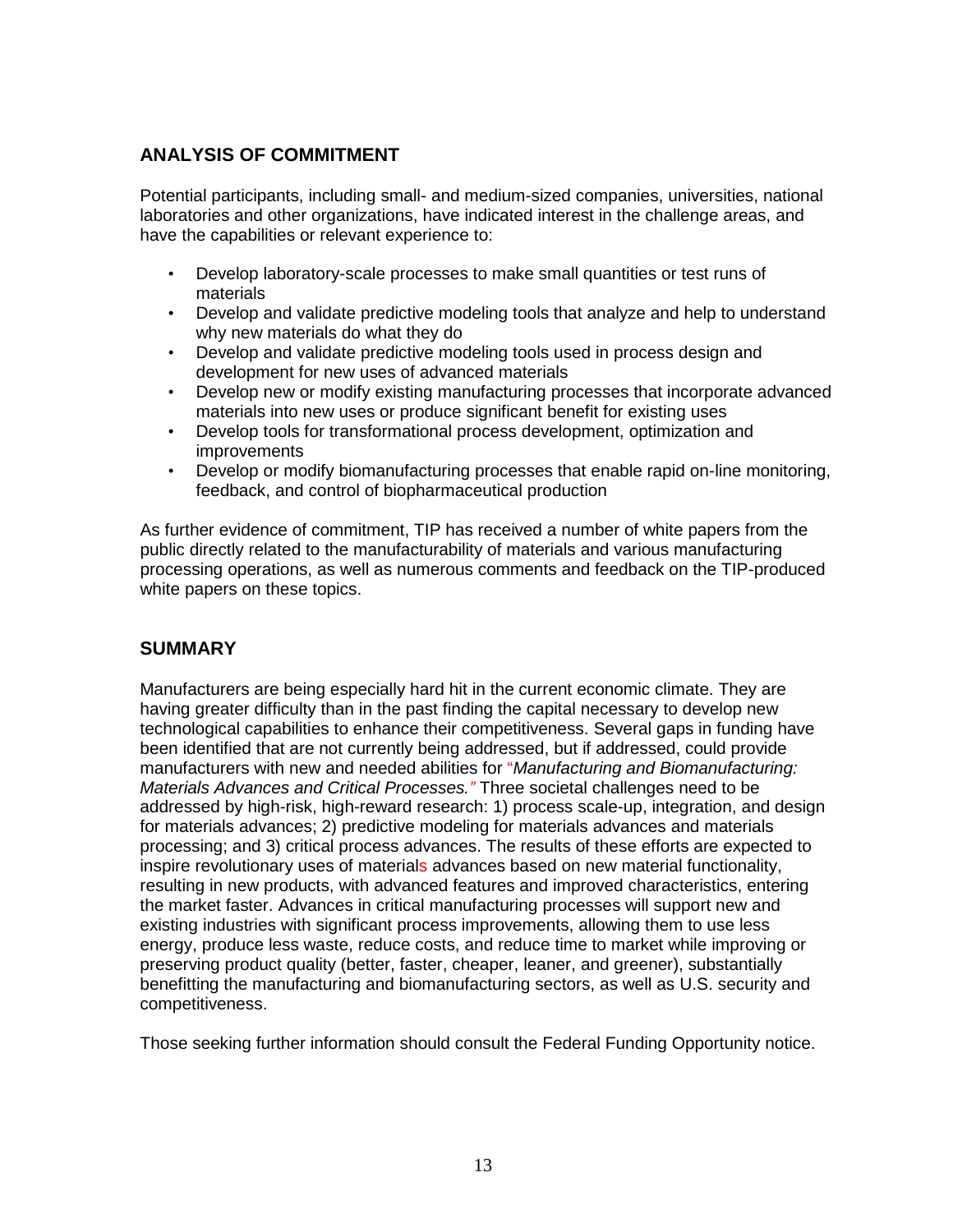### **BIBLIOGRAPHY**

- <span id="page-13-0"></span><sup>1</sup> Gregory Tassey, *Rationales and Mechanisms for Revitalizing U.S. Manufacturing R&D Strategies*, 2009, [http://www.nist.gov/director/planning/manufacturing\\_strategy\\_paper.pdf](http://www.nist.gov/director/planning/manufacturing_strategy_paper.pdf)
- <span id="page-13-1"></span><sup>2</sup> *Integrated Computational Materials Engineering: A Transformational Discipline for Improved Competitiveness and National Security,* 2008, page 1, Committee on Integrated Computational Materials Engineering, National Research Council
- <span id="page-13-2"></span><sup>3</sup> *Ceramics in Electronics*,<http://ceramics.org/learn-about-ceramics/ceramics-in-electronics/>
- <span id="page-13-3"></span><sup>4</sup> *Advances in Glasses and Glass-Ceramics*, Frost and Sullivan Technical Insight, 2006
- <span id="page-13-4"></span> $^5$  See "Total GDP 2002", World Development Indicators database, World Bank, July 2003
- <span id="page-13-5"></span>Statistical Abstract of the United States, 2009, Table 964,<br>http://www.census.gov/prod/2008pubs/10statab/manufact.pdf
- <span id="page-13-6"></span>Finder The Future of Manufacturing in a Global Economy, December 2003<br><sup>8</sup> Jeel Penkin and Kathrup Kebe, *J.J.S. Manufacturing Innovation at Piek* prepared t
- <span id="page-13-7"></span><sup>8</sup> Joel Popkin and Kathryn Kobe, *U.S. Manufacturing Innovation at Risk*, prepared for the Council of Manufacturing Associations and The Manufacturing Institute, February 2006
- <span id="page-13-8"></span><sup>9</sup> Gregory Tassey, *Rationales and Mechanisms for Revitalizing U.S. Manufacturing R&D Strategies*, 2009, [http://www.nist.gov/director/planning/manufacturing\\_strategy\\_paper.pdf](http://www.nist.gov/director/planning/manufacturing_strategy_paper.pdf)
- <span id="page-13-9"></span><sup>10</sup> SRI Technology Map, *Nanomaterials*
- <span id="page-13-10"></span><sup>11</sup> White Paper, Wade Adams, T. J. Wainerdi, and John Marsh, *Distributed Storage-Generation Grid*
- <span id="page-13-11"></span><sup>12</sup> White Paper, Jaime Ramirez-Serrano *,Engineering Quantum Engineering: Manipulating Atoms and Molecules for Practical Applications*
- <span id="page-13-12"></span><sup>13</sup> White Paper, Thomas J Rose, 21st Century Practices Processing and Repair of Composites, *Adhesives, and Sealants*
- <span id="page-13-13"></span><sup>14</sup> *New Science for a Secure and Sustainable Energy Future, A Report from the Basic Energy Sciences Advisory Committee*, U.S. Department of Energy, 2008
- <span id="page-13-14"></span><sup>15</sup> White Paper, *Joseph DeSimone, Nanomanufacturing: The Missing Link Between Discovery and Products*
- <span id="page-13-15"></span><sup>16</sup> White Paper, Padmanabha Rao Ravilisetty, Clifford Morris, and Rameshwar N. Bhargava, *Manufacturing of Nanomaterials by CVD-FBR Processes*
- <span id="page-13-16"></span><sup>17</sup> White Paper, James Watkins and Jeffrey D. Morse, *National Nanomanufacturing Testbed*
- <span id="page-13-17"></span>*Program: Integrated Hierarchical Manufacturing* <sup>18</sup> White Paper, Tony Taylor, *Advanced Nanotechnology R&D into Nanomanufacturing for Commercialization*
- <span id="page-13-18"></span><sup>19</sup> White Paper, C. Rinn Cleavelin**,** *Nanomaterials/Nanotechnology: Carbon Based Electronics Infrastructure*
- <span id="page-13-19"></span><sup>20</sup> White Paper*,* Xiaowei Teng and Meigan Aronson, *Cooperative Research on the Metal Oxide Magnetic Nanoparticles*
- <span id="page-13-20"></span><sup>21</sup> White Paper, Nick Rizzo *Nanomaterials/Nanotechnology Nanoelectronics to Improve Energy Efficiency*
- <span id="page-13-21"></span><sup>22</sup> White Paper, Donald A. Tomalia, *A Systematic Platform for Unifying and Defining Nanoscience, An Enabling Framework for Defining Risk and Benefit Boundaries*
- <span id="page-13-22"></span><sup>23</sup> White Paper, F. Raymond Salemme, *Scalable Architecture for Nanotechnology*
- <span id="page-13-23"></span><sup>24</sup> White Paper, *Low Cost Manufacturing Technology for Transforming Nanotechnology into Energy*
- <span id="page-13-24"></span><sup>25</sup> SRI Technology Map, *Polymer-Matrix Composites*
- <span id="page-13-25"></span><sup>26</sup> White Paper, Thomas P. McDunn**,** *Advanced Processing Technologies In Composite Material Manufacturing,* October 2008
- <span id="page-13-26"></span><sup>27</sup> White Paper, V. A. Buryachenko, *Computational Analytical Micromechanics of Composites and Nanocomposites: New Background and Prospective*
- <span id="page-13-27"></span><sup>28</sup> White Paper, John Cowie, *Critical Nanotechnology Needs in the Forest Products Industry*
- <span id="page-13-28"></span><sup>29</sup> White Paper, Samuel Brauer, *Advanced Composites for Flywheels*
- <span id="page-13-29"></span><sup>30</sup> White Paper, Richard P. Wool, *Green Materials for a Sustainable Energy Environment*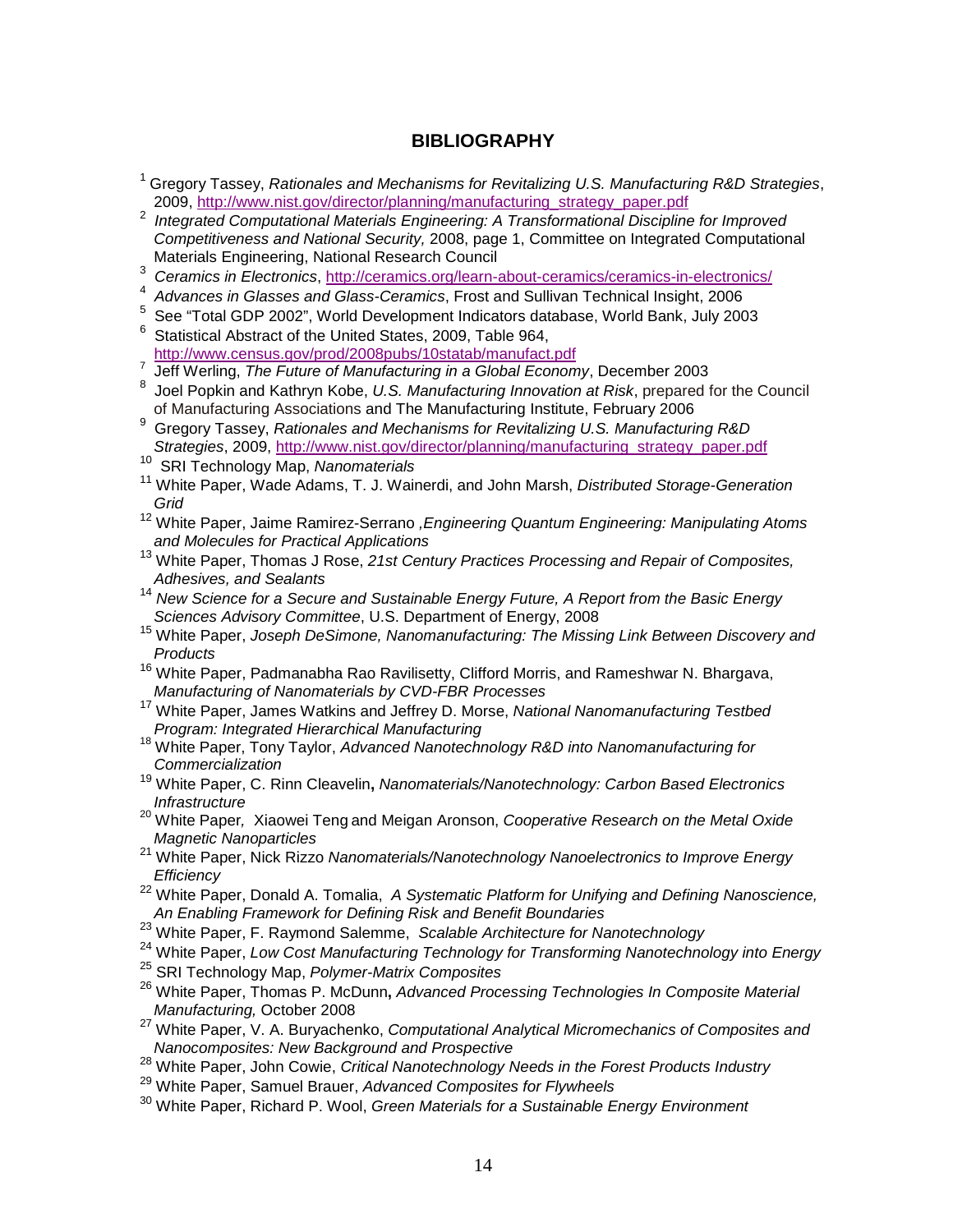- 
- <span id="page-14-1"></span><span id="page-14-0"></span><sup>31</sup> White Paper, Roderic Lakes, *Energy Harvesting Technologies Based on Advanced Materials*<br><sup>32</sup> White Paper, Michael Drzewinski and Mark DeMeuse, *Ultracapacitors Based on Novel Electrode Materials*
- <span id="page-14-2"></span><sup>33</sup> Definition: "*Smart materials* are materials that "remember" configurations and can conform to them when given a specific stimulus. These materials can respond to changes in electricity, heat, or magnetic waves." From NASA website

[http://virtualskies.arc.nasa.gov/research/youDecide/smartMaterials.html,](http://virtualskies.arc.nasa.gov/research/youDecide/smartMaterials.html,%20downloaded%20February%2024) downloaded February [24,](http://virtualskies.arc.nasa.gov/research/youDecide/smartMaterials.html,%20downloaded%20February%2024) 2009

- <span id="page-14-3"></span><sup>34</sup> White Paper, Bart Moenster, *Affordable Fabrication Methods Development for Lightweight Components Manufactured from Low Cost Titanium Powders*
- <span id="page-14-4"></span><sup>35</sup> White Paper, Edwin D. Sayre, *Commercial Value of Used Nuclear Fuel Reprocessed with Elements Separated, Purified and Reduced to Metals*
- <span id="page-14-5"></span><sup>36</sup> White Paper, John Brown, *Reduce Energy Intensity and Demand, Co2 and GHG Emissions in Glassmaking Through Formula Changes*
- <span id="page-14-6"></span><sup>37</sup> *Porous bioactive glass scaffold with high compressive strength*, EuropeanCells and Materials, Volume 12, Supplement 1, 2006

- <span id="page-14-7"></span><http://www.ecmjournal.org/journal/supplements/vol012supp01/pdf/v012supp01a67.pdf> <sup>38</sup> Julian R. Jones, Lisa M. Ehrenfried, and Larry L. Hench, *Optimizing Bioactive Glass Scaffolds for Bone Tissue Engineering*, Biomaterials Vol 27, Issue 7, March 2006
- <span id="page-14-8"></span><sup>39</sup> *Advances in Glasses and Glass-Ceramics, Technical Insight D03B*, Frost and Sullivan, 2006 <sup>40</sup> Novel 3D biomaterials for tissue engineering based on collagen and macroporous ceramics<br>http://www3.interscience.wiley.com/journal/122192169/abstract?CRETRY=1&SRETRY=0
- <span id="page-14-10"></span><span id="page-14-9"></span><http://www3.interscience.wiley.com/journal/122192169/abstract?CRETRY=1&SRETRY=0> <sup>41</sup> *Interconnected porous hydroxyapatite ceramics for bone tissue engineering* <http://www.ncbi.nlm.nih.gov/pmc/articles/PMC2690097/>
- <sup>42</sup> *Learn About Ceramics*, http://ceramics.org/learn-about-ceramics/
- <span id="page-14-12"></span><span id="page-14-11"></span><sup>43</sup> *Ceramics Roadmap*
- <span id="page-14-13"></span><sup>44</sup> White Paper, Kanwar Singh, *A Solution for the Critical Technical and Manufacturing Challenges Facing the Wind Power Industry*
	- <sup>45</sup> White Paper, Peter H.-T Liu, *Advancement of Versatile Waterjet Technology*
- <span id="page-14-15"></span><span id="page-14-14"></span><sup>46</sup> White Paper, Arvind Atreya, *High Efficiency and Low Emissions Combustion Technology for Manufacturing Industry*
- <span id="page-14-16"></span><sup>47</sup> White Paper, Ron Swonger, *Accelerating United States Automotive Manufacturing Innovation* <sup>48</sup> White Paper, Joohyun Choi, *Precision Additive Manufacturing of Medical Devices*
- <span id="page-14-18"></span><span id="page-14-17"></span><sup>49</sup> White Paper, David Gibson, Matthew Cusack, *Improvement of Vital Measurement Capabilities for Manufacturers and Compliance*
- <span id="page-14-19"></span><sup>50</sup> White Paper, *The Need for Research and Development in Manufacturing and Metrology*
- <span id="page-14-20"></span><sup>51</sup> White Paper, John Slotwinski, *Maintaining a Viable Defense Industrial Base*
- <span id="page-14-22"></span><span id="page-14-21"></span><sup>52</sup> White Paper, Barbara E. Williams, *Product Use Prerequisites, Advanced Product Finishing* <sup>53</sup> White Paper, Mark Polczynski, Andrzej Kochanski *Knowledge Discovery and Analysis in*
- *Manufacturing*
- <span id="page-14-23"></span><sup>54</sup> White Paper, Tad Dritz, David Kuhlmann, Eric Daymo, Jeff McDaniel, Andrei Federov, and Brian<br>Paul, *Arraved Microchannel Manufacturing: Enabling a New Efficiency Paradigm*
- <span id="page-14-24"></span>Paul, *Arrayed Microchannel Manufacturing: Enabling a New Efficiency Paradigm* <sup>55</sup> White Paper, Maximilian M. Etschmaier, *Innovative Decision Making Technology for Sustainable Competitiveness of US Productive Enterprises*
- <span id="page-14-25"></span><sup>56</sup> White Paper, Kanwar Singh, *A Solution for Manufacturing High Volume Precision Micro Scale*
- <span id="page-14-26"></span>*Components* <sup>57</sup> The November 2007 NIST/RTI Report, *Economic Analysis of the Technology Infrastructure Needs of the U.S. Biopharmaceutical Industry* <http://www.nist.gov/director/prog-ofc/report07-1.pdf>
- <span id="page-14-27"></span><sup>58</sup> E.S. Langer, Bioprocess International 28-30, September 2008
- <span id="page-14-28"></span><sup>59</sup> *Future Technology Needs for Biomanufacturing*, Special Session at IFPAC 2008 Identifies Goals and Gaps, Albert Lee, Keith Webber, Michael Tarlov, Elizabeth Bruce BioPharm Bulletin, May 12, 2008
- <span id="page-14-29"></span><sup>60</sup> *Organizing for America, Economy,* <http://www.barackobama.com/issues/economy/>